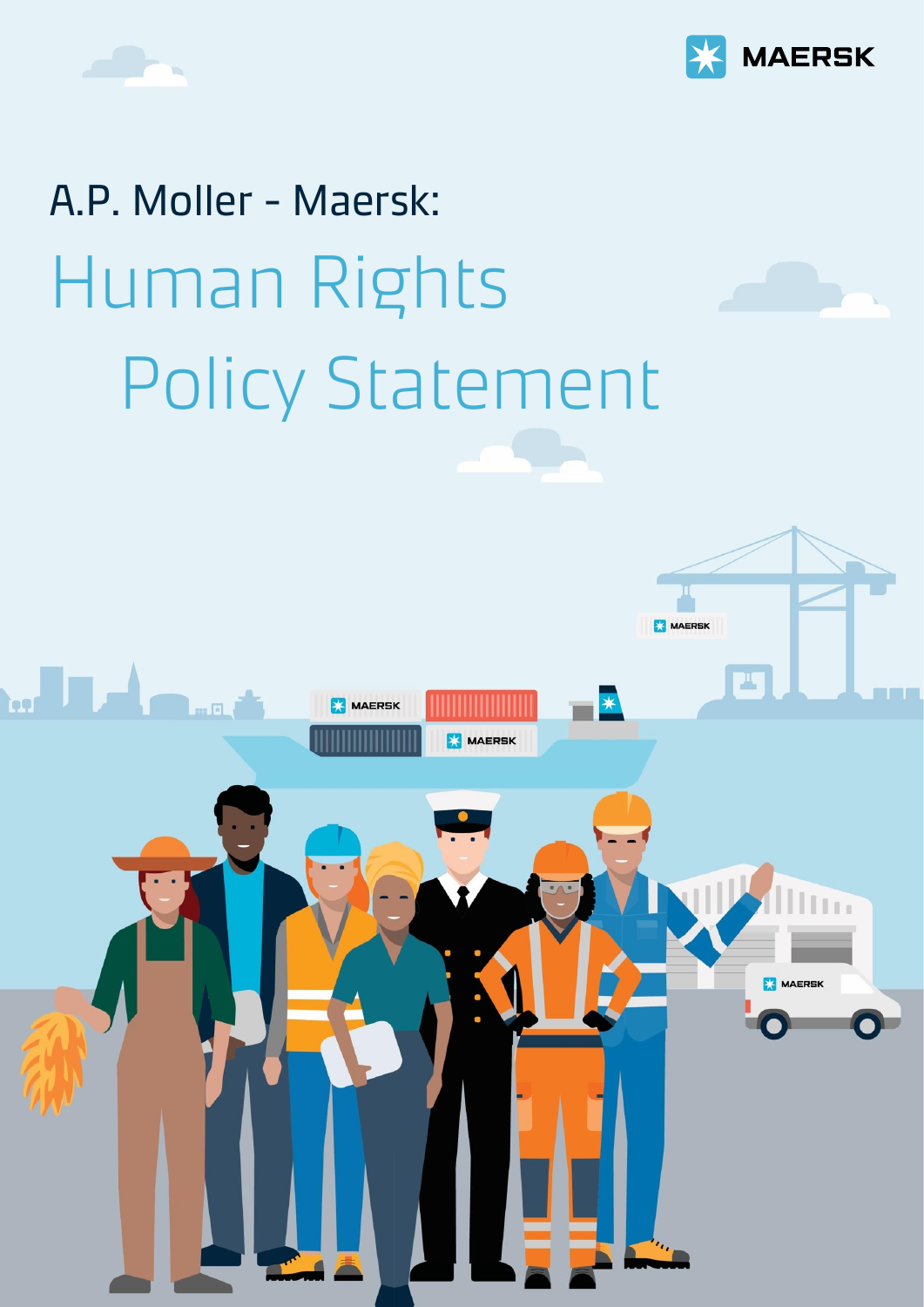

A.P. Moller – Maersk, and its subsidiaries, is committed to conducting business in a responsible and upright manner and to respect human rights across our activities, in line with the Maersk Values. By providing our customers with end-to-end logistics products and services, and through our ESG commitments, we enable sustainable trade which serves as a positive contributor to global and local development and growth.

Our company has been signatory to the UN Global Compact since 2009 and we take constant care to avoid causing or contributing to adverse impacts on people – whether in our own company, through our business partners, or in the communities where we operate. We endorse the principles of the UN Guiding Principles on Business and Human Rights (UNGPs) and the OECD Guidelines for Multinational Enterprises, and implement our commitment to respect human rights via our Code of Conduct, and other internal policies and procedures.

We commit to respect all internationally recognised human rights referenced in the International Bill of Human Rights and the ILO Declaration on Fundamental Principles and Rights at Work, in addition to those referenced in the Appendix. These rights include core labour rights such as the rights of freedom of association and collective bargaining, the rights to not be subjected to forced labour, child labour or discrimination in respect of employment and occupation, and standards on working hours and the safety & health of workers. We regularly assess our human rights impacts. In the context of our end-to-end logistics strategy, digitalization transformation and ambitious decarbonization goals, we have a heightened focus on salient human rights issues that include health & safety, access to remedy and our subcontractors' labour conditions, as well as emerging issues such as data ethics and supporting a just energy transition. When issues are identified, we manage, mitigate and remediate our impacts. In cases where local regulations may be less stringent than international human rights standards, we strive to uphold higher international standards, and in the cases where there may be a conflict, we seek ways to honour the higher international standards

A.P. Moller - Maersk expects our business partners across the value chain to respect human rights including those mentioned above. This expectation towards our suppliers is outlined in the Maersk Supplier Code of Conduct and extended to our suppliers through contractual requirements. We take measures to promote compliance with responsible business practices within our supply chain through our Sustainable Procurement programme, in addition to working with business partners across the value chain through bilateral and multilateral collaborations.

We recognise the importance of engaging with potentially and actually affected rightsholders, including workers across our value chain and local communities affected by our business, and strive to engage with them in our human rights due diligence and when providing remedy. We commit to provide remedy through legitimate processes if we have caused or contributed to adverse human rights impacts on individuals, workers, or communities and will not obstruct access to remedies.

A.P. Moller - Maersk has available grievance mechanisms, including our global [whistleblower system](https://secure.ethicspoint.eu/domain/media/en/gui/102833/index.html) which can be used by anyone to report concerns safely on any human rights issues related to Maersk, and our internal Ombuds Office. In cases where we may be directly linked to adverse impacts, we commit to work with the other party involved to provide remedy. We also expect that our suppliers commit to providing remedy where they have caused or contributed to adverse human rights impacts.

Understanding that human rights due diligence is a dynamic process, we continuously strive to improve by regularly assessing our human rights impacts, reviewing our human rights due diligence processes, monitoring their effectiveness and communicating on our efforts. As an industry leader, we actively use our role in forums such as the IMO and cross-sector partnerships to advance respect for human rights.

This Policy has been approved by APMM Chief Executive Officer, Søren Skou on 10 December 2021 and is effective as of 1 January 2022.